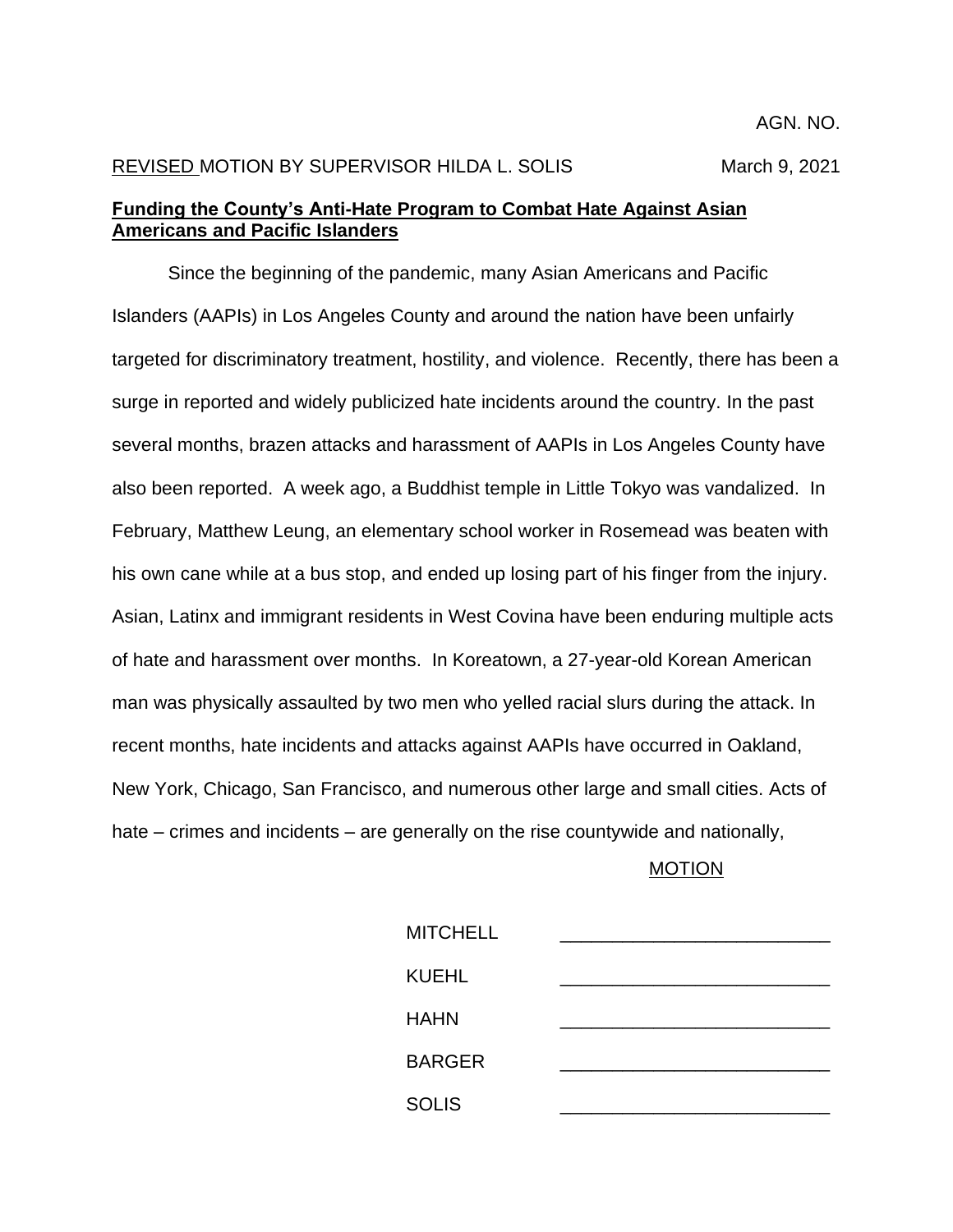targeting other groups such as African Americans, Latinx, immigrants, LGBTQ+ and the Jewish community.

This Board previously directed the creation of an anti-hate initiative now known as the *LA vs Hate* program, which has enabled millions to download and share diverse artistic and animated messages against hate; enabled hundreds of people experiencing hate and hostility – both crimes and incidents – to report and get help with counseling, medical costs, civil rights and other remedies via the 211 hotline; and advocated for changes to prevent more hate via the LA vs. Hate Rapid Response Network of nonprofit community partners. The County Human Relations Commission staff, who lead the LA vs. Hate program, has worked with the Rapid Response Network and its partners to address a number of hate crimes and incidents which have jarred communities with its brazen bigotry and animosity. For example, the Commission and its Network partners met with survivors of hate and engaged with city officials, along with county, state and federal partners in Torrance, Los Angeles, El Monte, West Covina, and others, to bring about solutions to conditions and situations giving rise to the hate activity.

The LA vs. Hate program and the Rapid Response Network have been praised in national convenings as groundbreaking in creating a way for everyone in the county to report an act of hate and hostility, even if it is not deemed a crime. It has provided immediate assistance and support to survivors of hate and advocated for systemic changes needed to prevent more hate from happening. The program has also been successful in capturing data on hate crimes and particularly hate incidents, which are a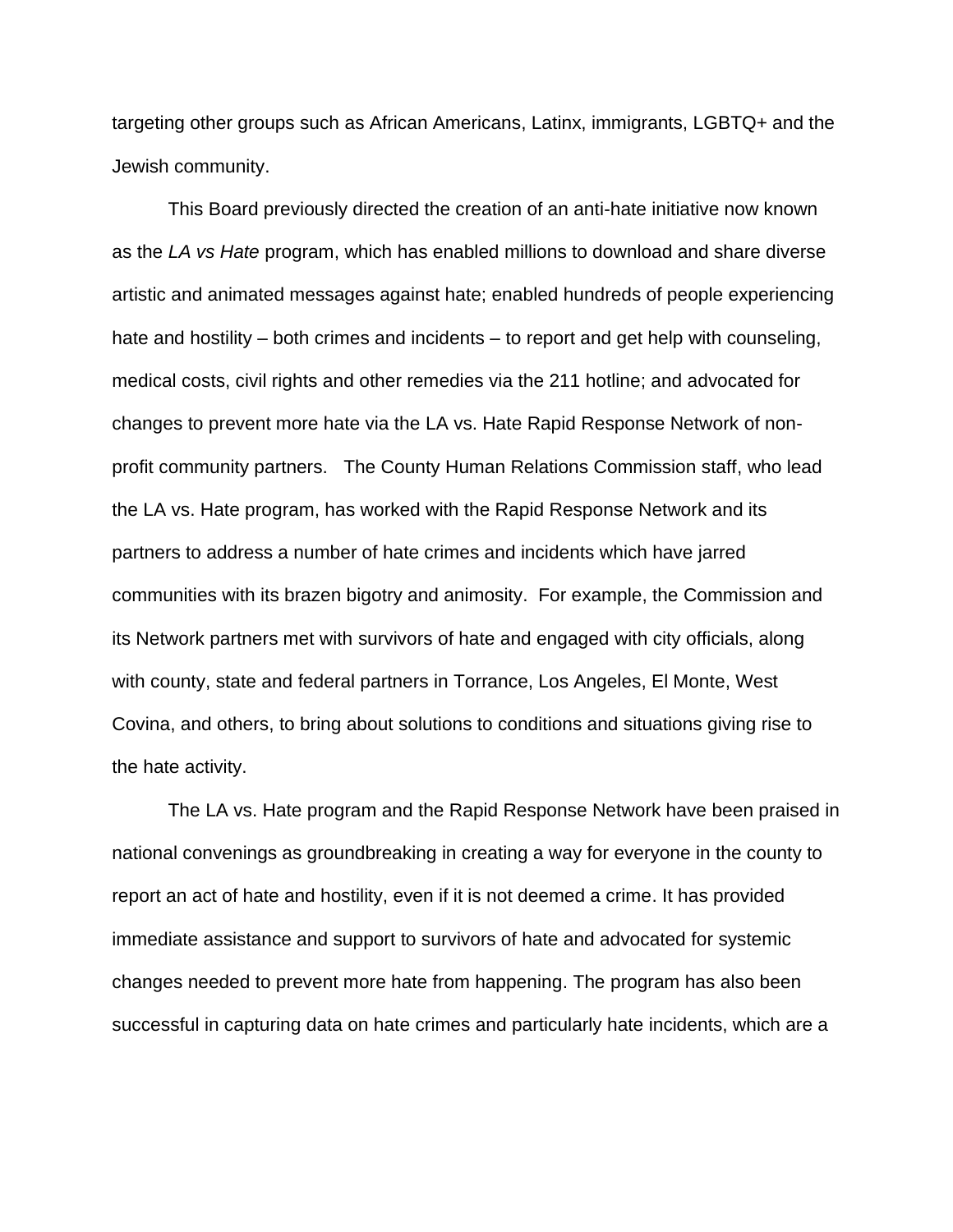large part of the picture of hate activity that previously was not systematically being captured by law enforcement agencies.

Given the rise of hate incidents, particularly directed against AAPIs, the urgent need to expand the LA vs. Hate Program is clear. The Human Relations Commission, in collaboration with the Department of Workforce Development, Aging, and Community Services (WDACS), has estimated that in order to expand the number and capacity of agencies serving within the Rapid Response Network to respond more effectively to hate incidents, and to sustain the 211 hotline and hate incident data collection, at least \$831,000 is required annually. As such, the LA vs. Hate program is in need of more resources for the current and upcoming fiscal year.

**I, THEREFORE, MOVE** that the Board of Supervisors direct the Chief Executive Officer, in collaboration with the Executive Director of the Human Relations Commission and the Acting Director of the Department of Workforce Development, Aging, and Community Services, to:

- 1. Immediately identify funding, including but not limited to existing or future CARES Act COVID-19 Relief Funds one-time departmental, state and federal resources, to expand the Human Relations Commission's LA vs. Hate program, particularly the Rapid Response Network, for the remainder of the current fiscal year.
- 2. Identify, during fiscal year 2021-22 budget deliberations, ongoing funding for the LA vs. Hate Program, including the 211 hotline contract, the Rapid Response